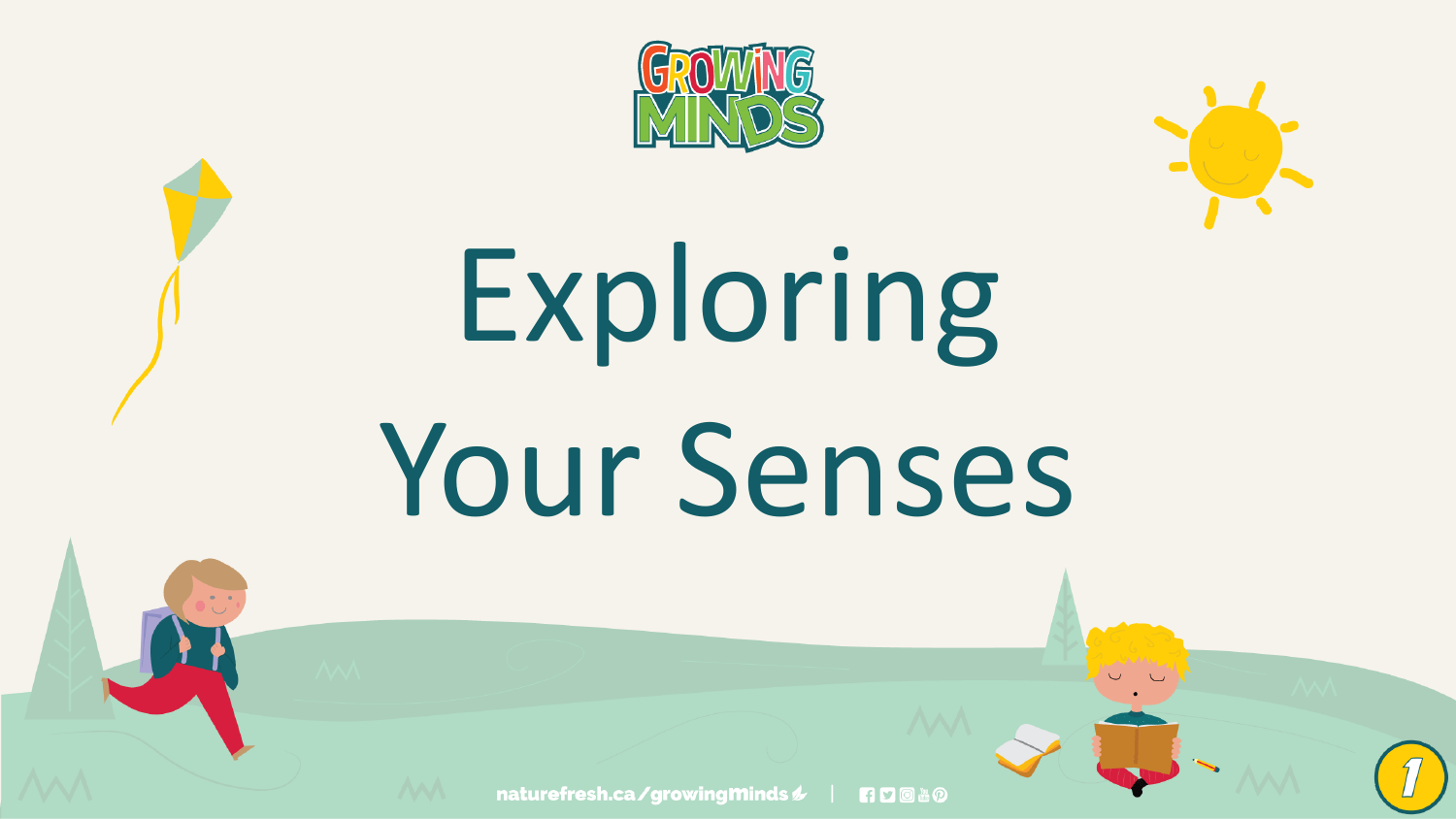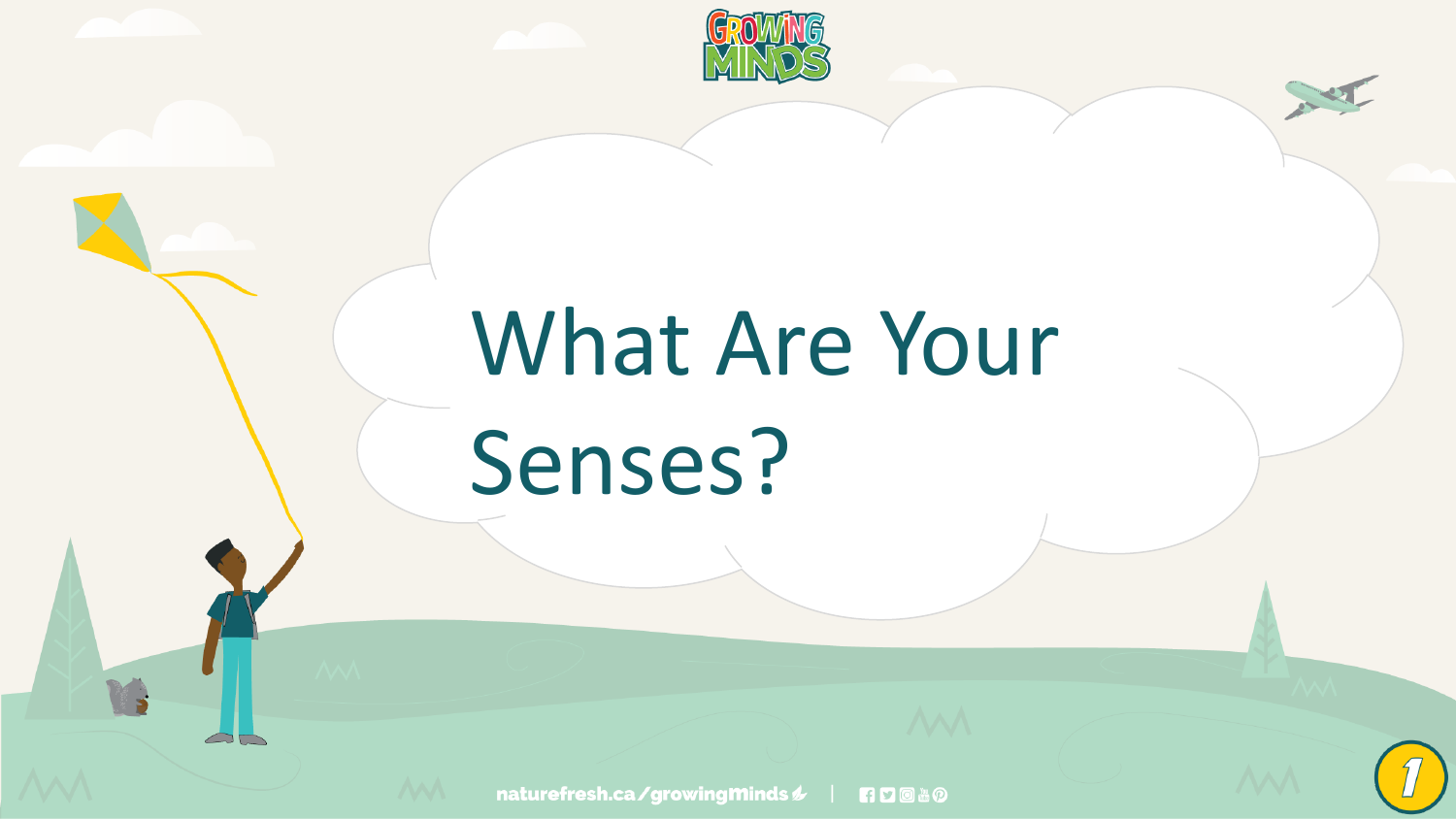



### What Are Your Senses?

#### **There are 5 senses:**

- **See/Sight**
- **Smell**
- **Hear**
- **Taste**
- **Touch/Feel**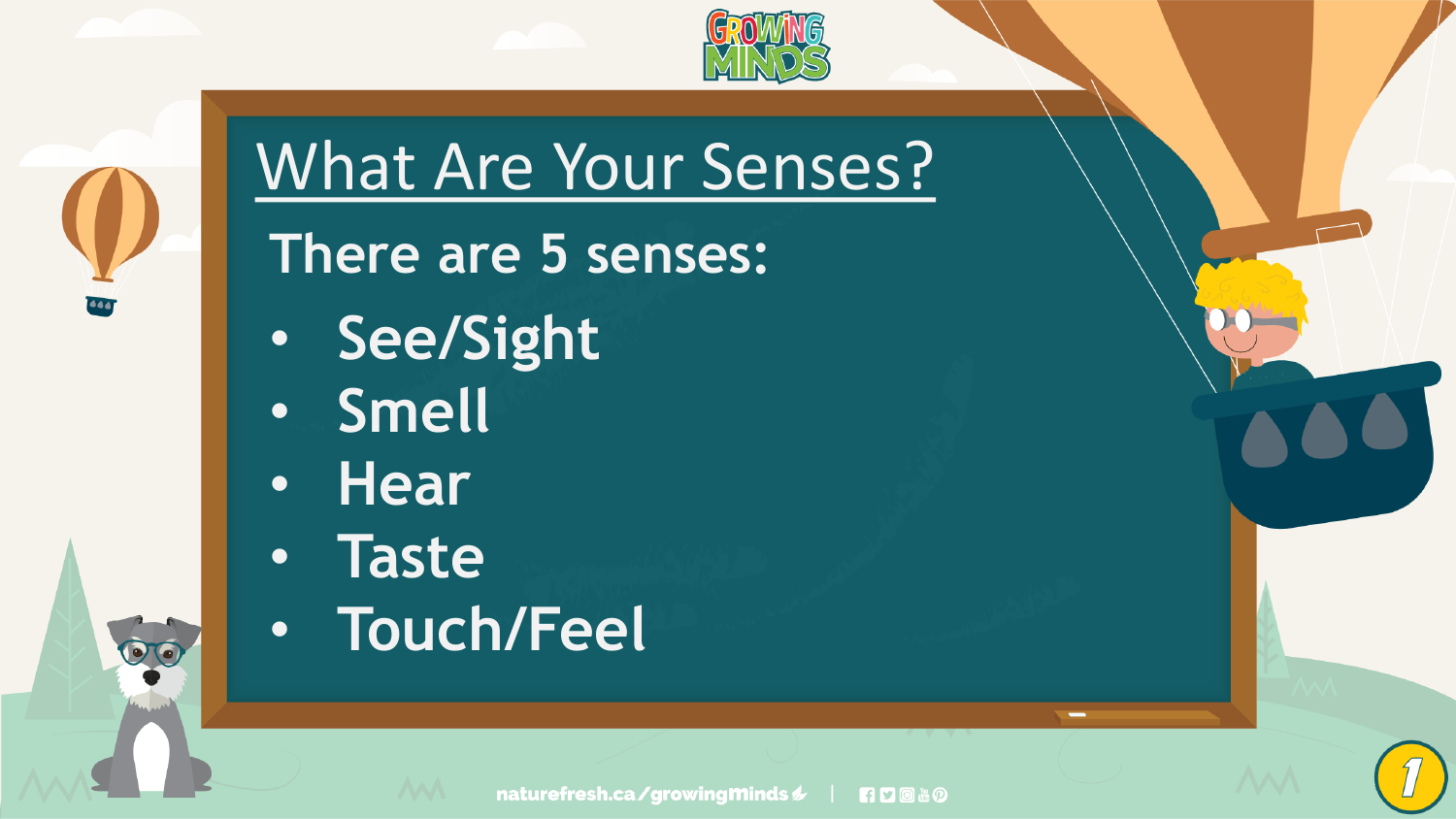

## We SEE with our EYES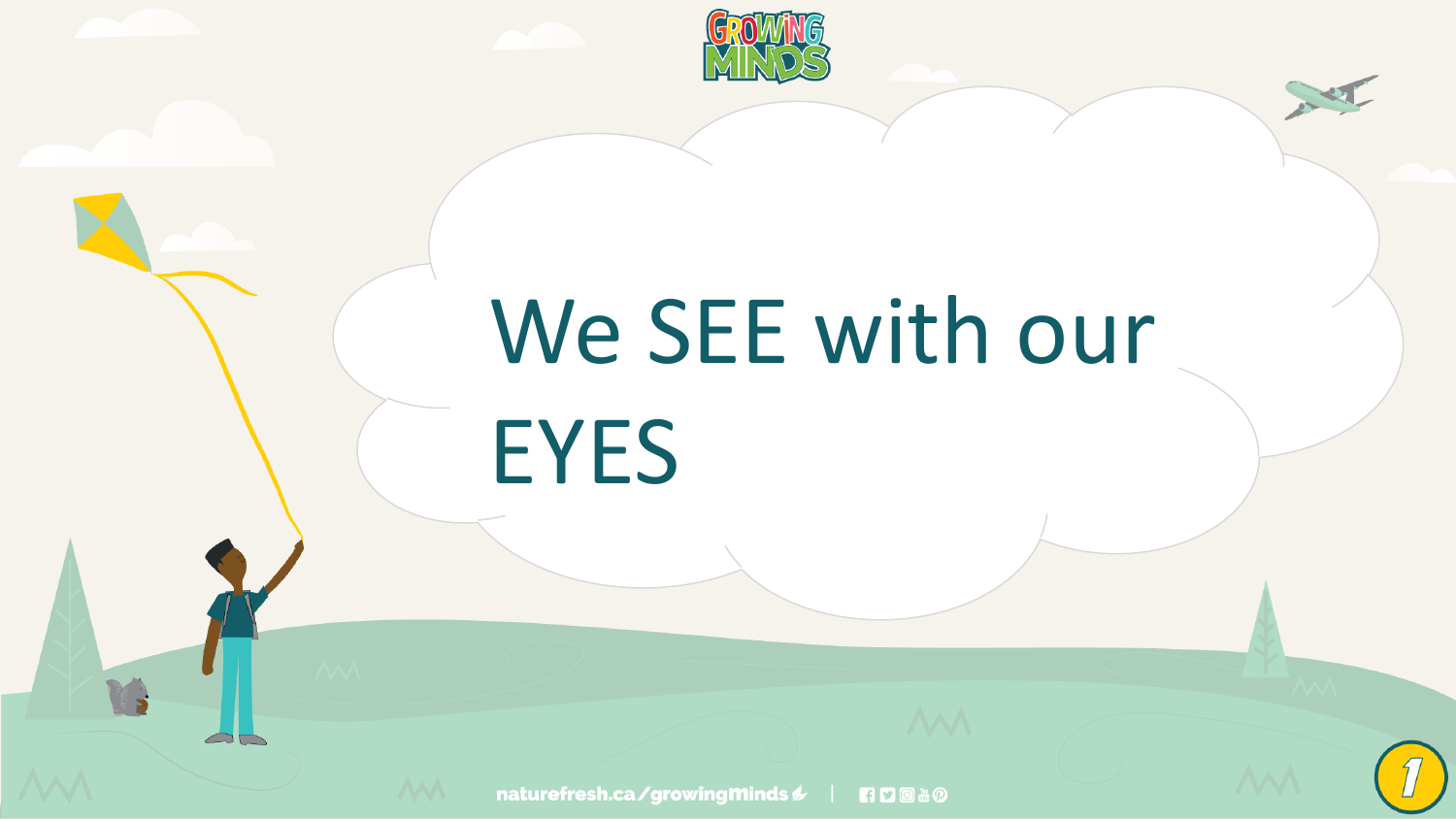

### We SEE with our EYES

- **How can we describe some of the things we can see?**
	- **Shapes**
	- **Colors**
	- **Size**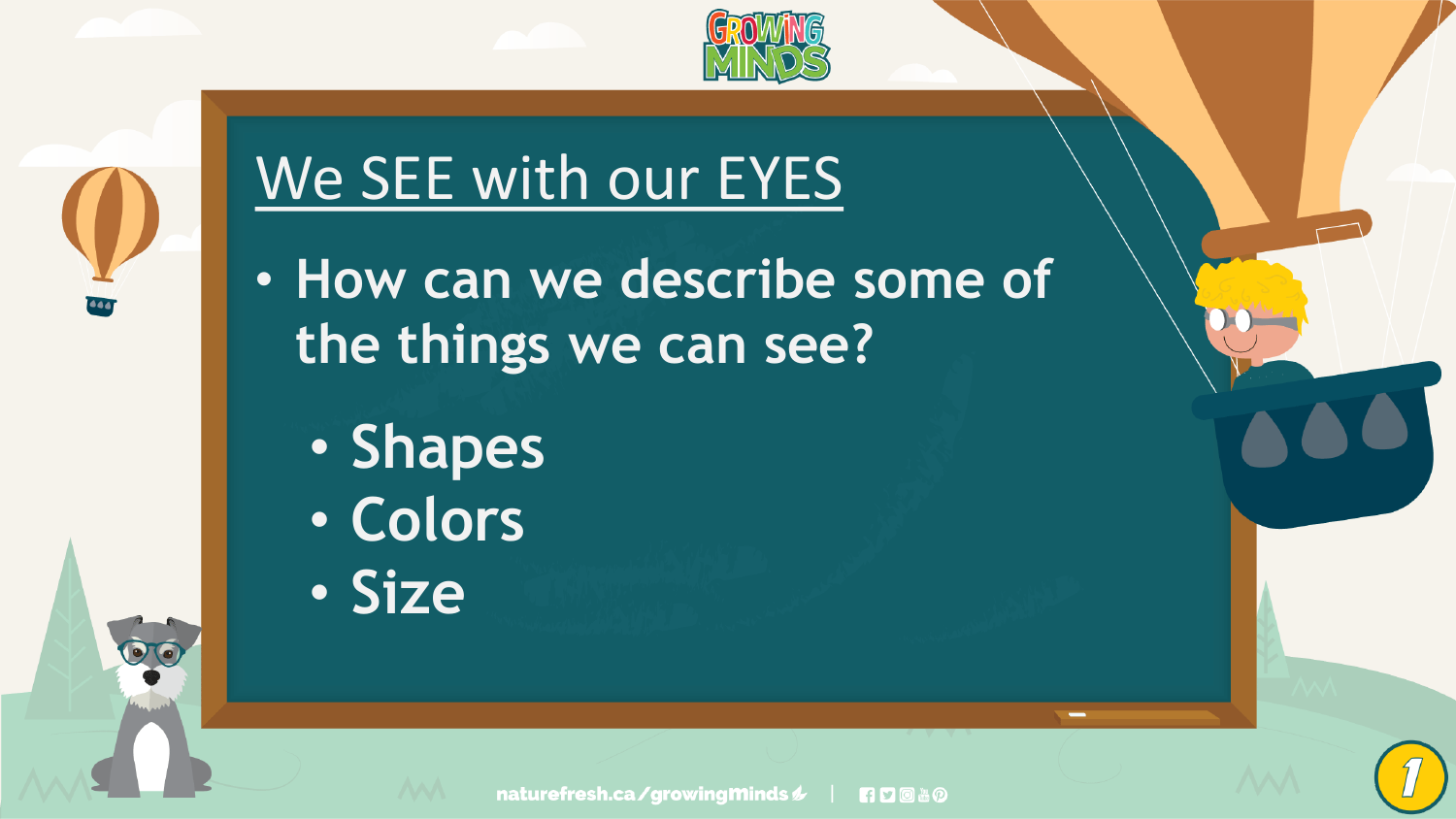

## We SMELL with our NOSE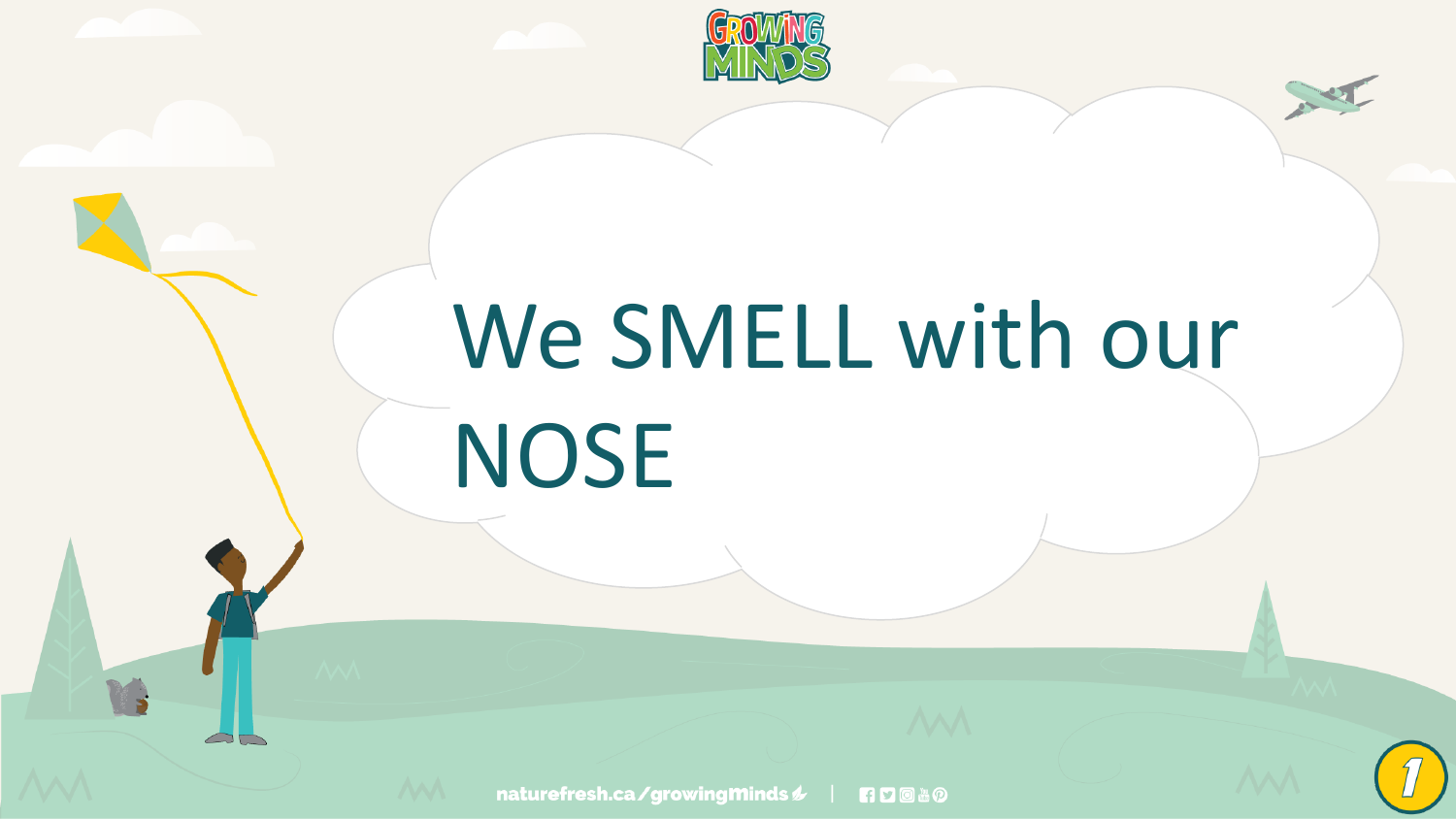

#### We SMELL with our NOSE

- **How can we describe some of the things we can smell?**
	- **Sweet** • **Clean**
	- **Smoky** • **Fruity**
	- **Bad: rotten, stinky**
	- **Smells like: flowers, rain, dirt, grass**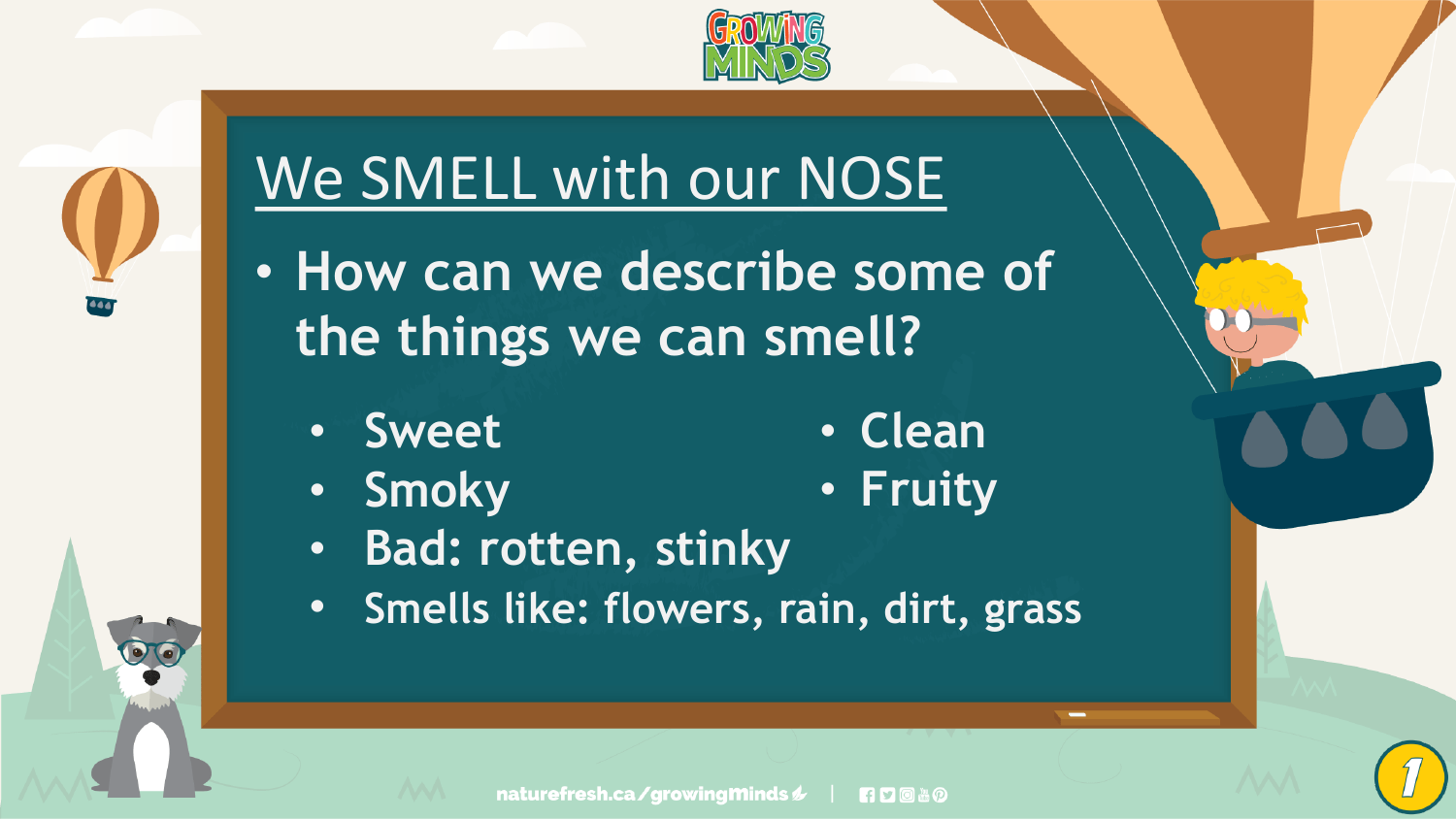

### We HEAR with our EARS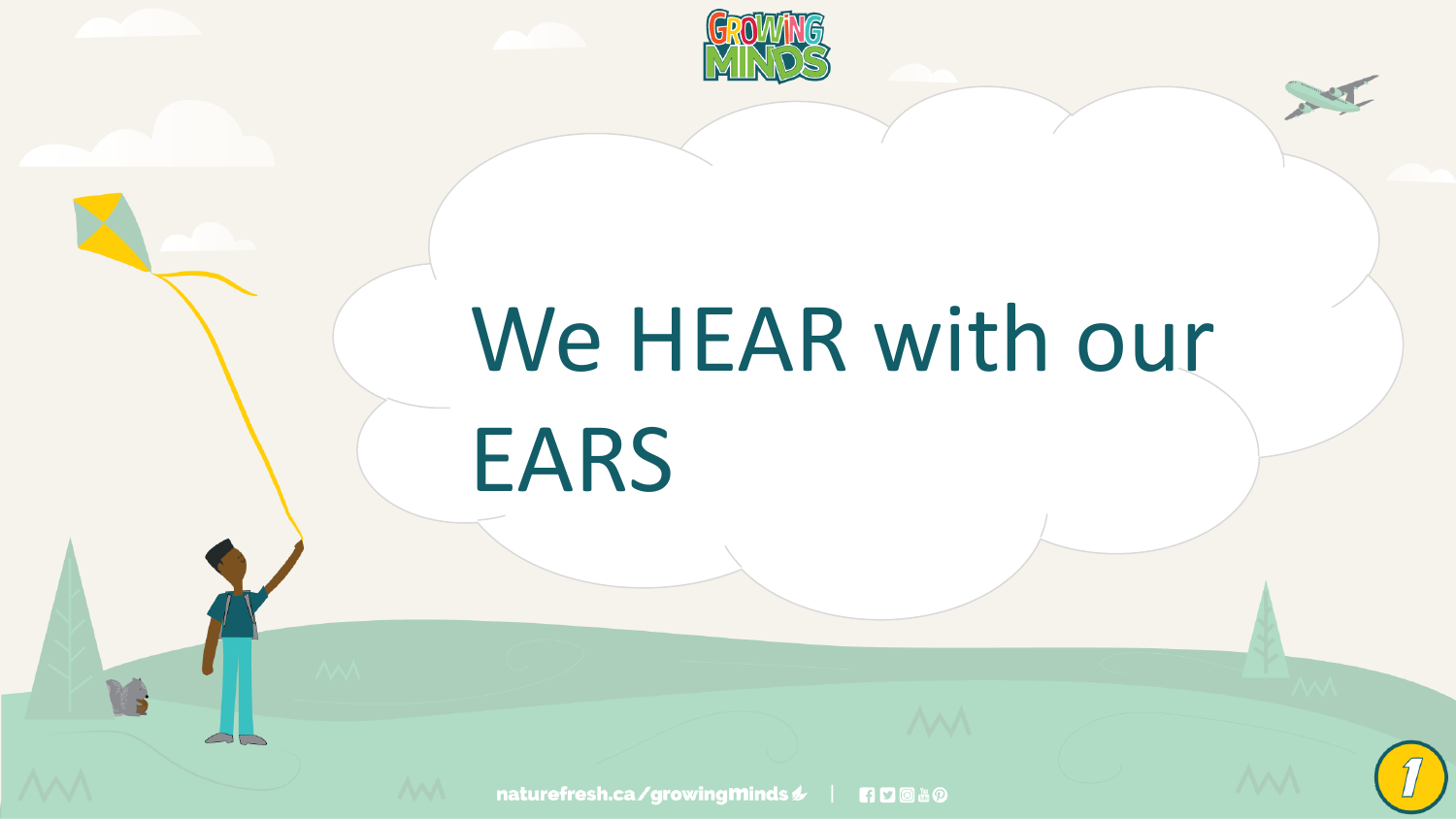

#### We HEAR with our EARS

- **How can we describe some of the things we can hear?** 
	- Gulp • **Loud**  $\bullet$
	- **Splash**

Crunch  $\bullet$ 

• **Grumble**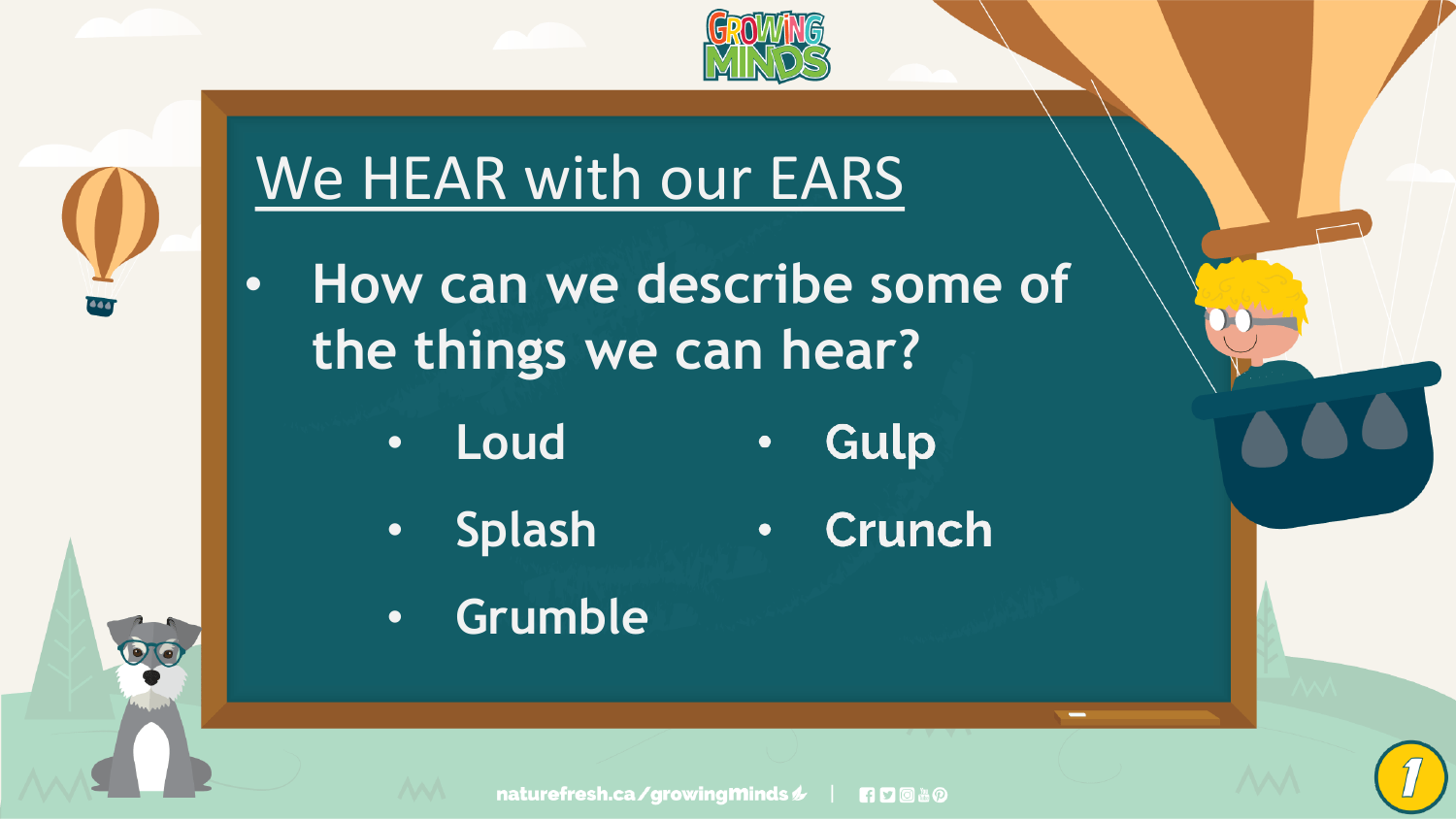

## We FEEL with our HANDS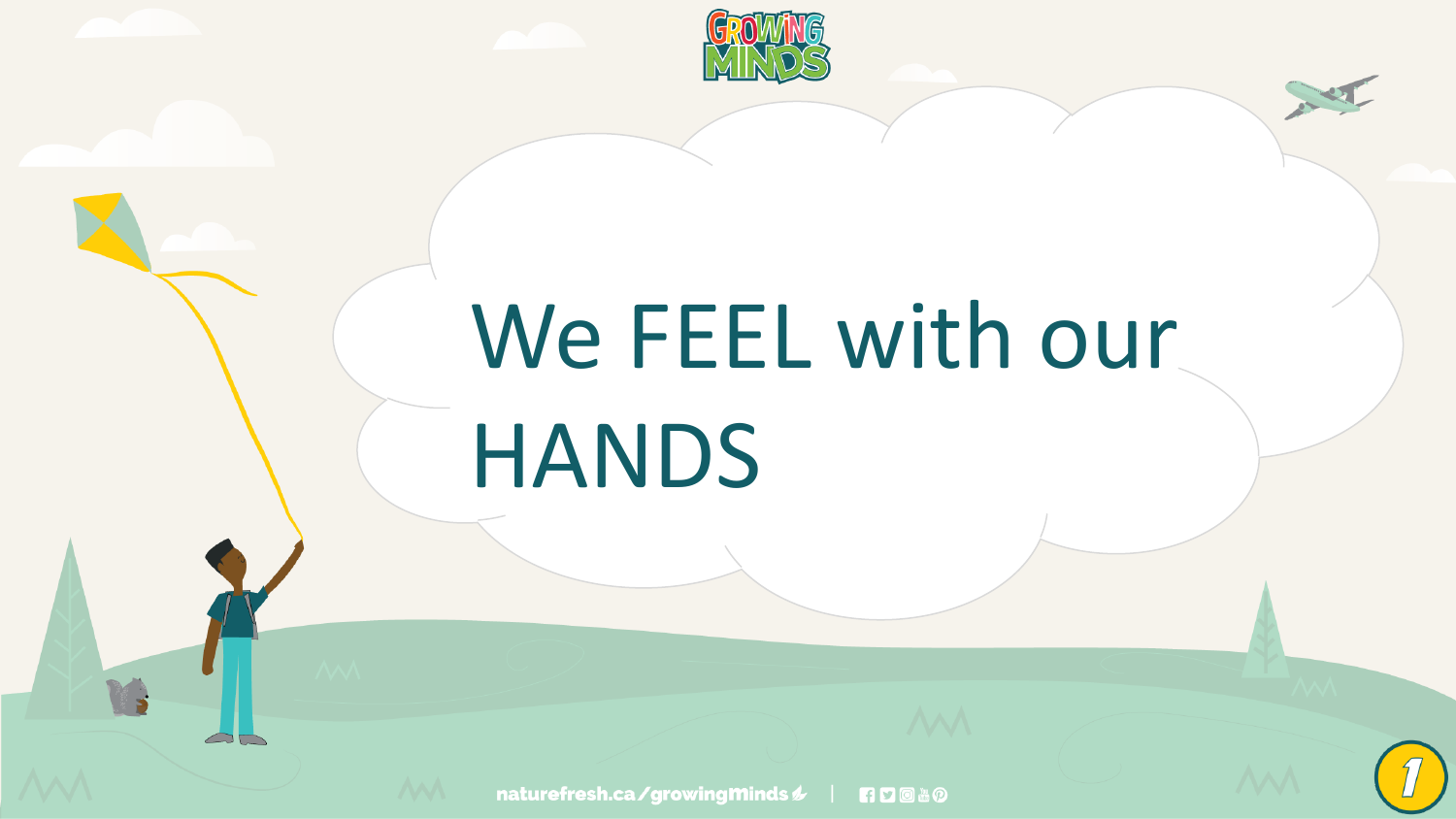



#### We FEEL with our HANDS

- **How can we describe some of the things we can touch?** 
	- **Soft**
	- **Scratchy**
	- **Furry**
	- **Smooth**
- **Sticky**  $\bullet$
- · Rough
- · Hard
- Bumpy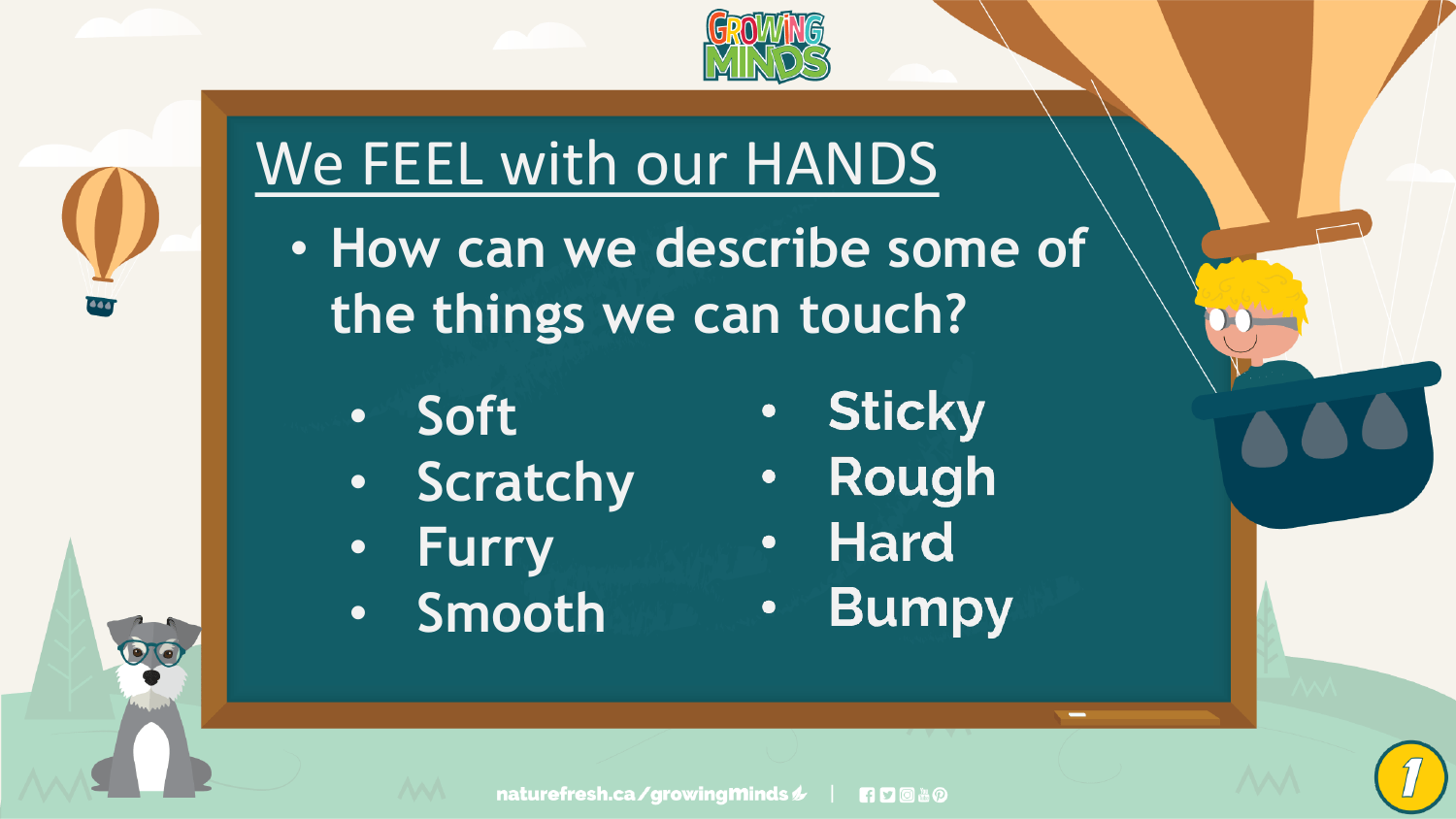

### We TASTE with our TONGUE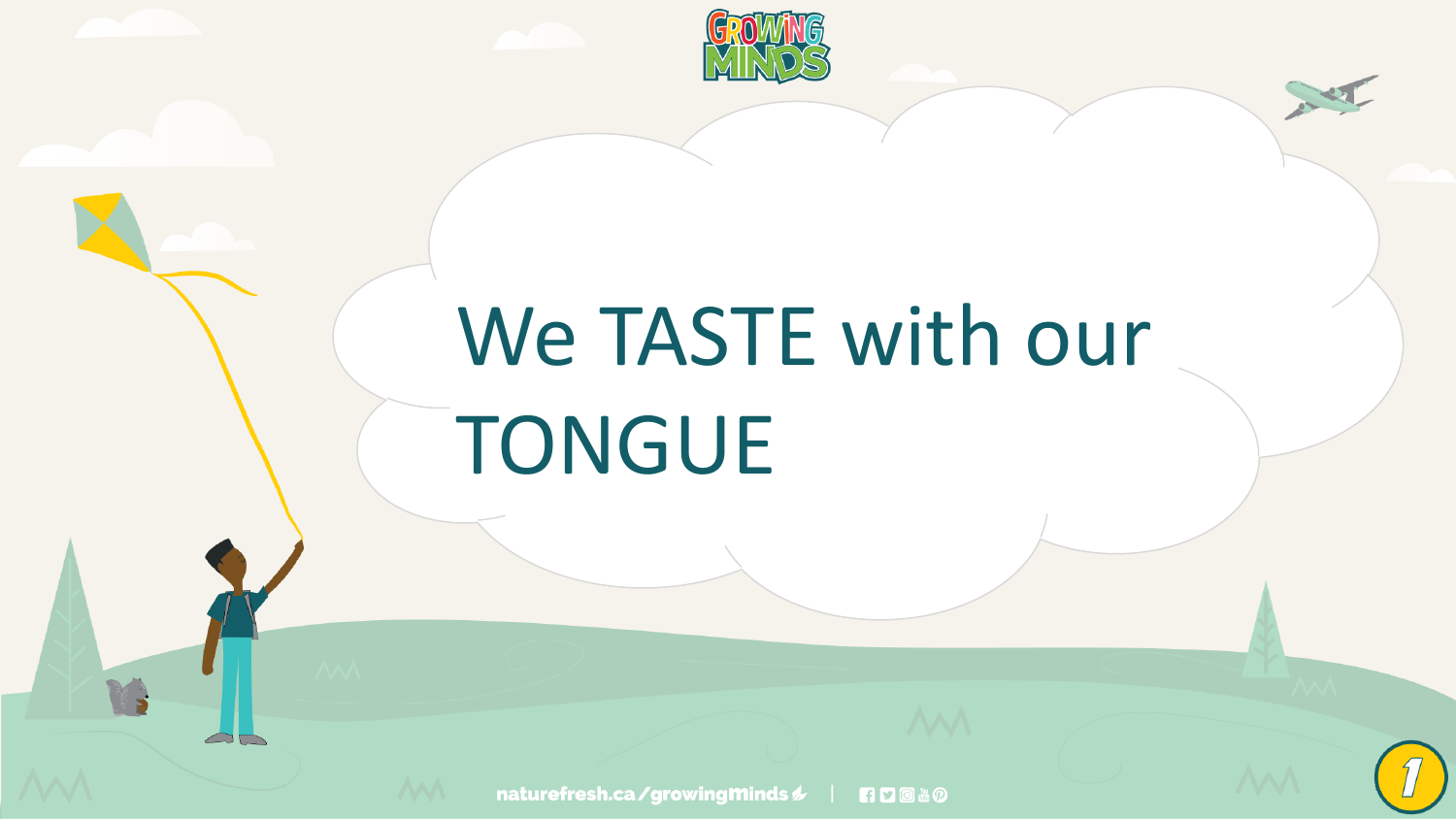

#### We TASTE with our TONGUE

- **How can we describe some of the things we can TASTE?** 
	- **Sweet** • **Salty**
	- **Sour**
	- **Bitter**

• **Spicy**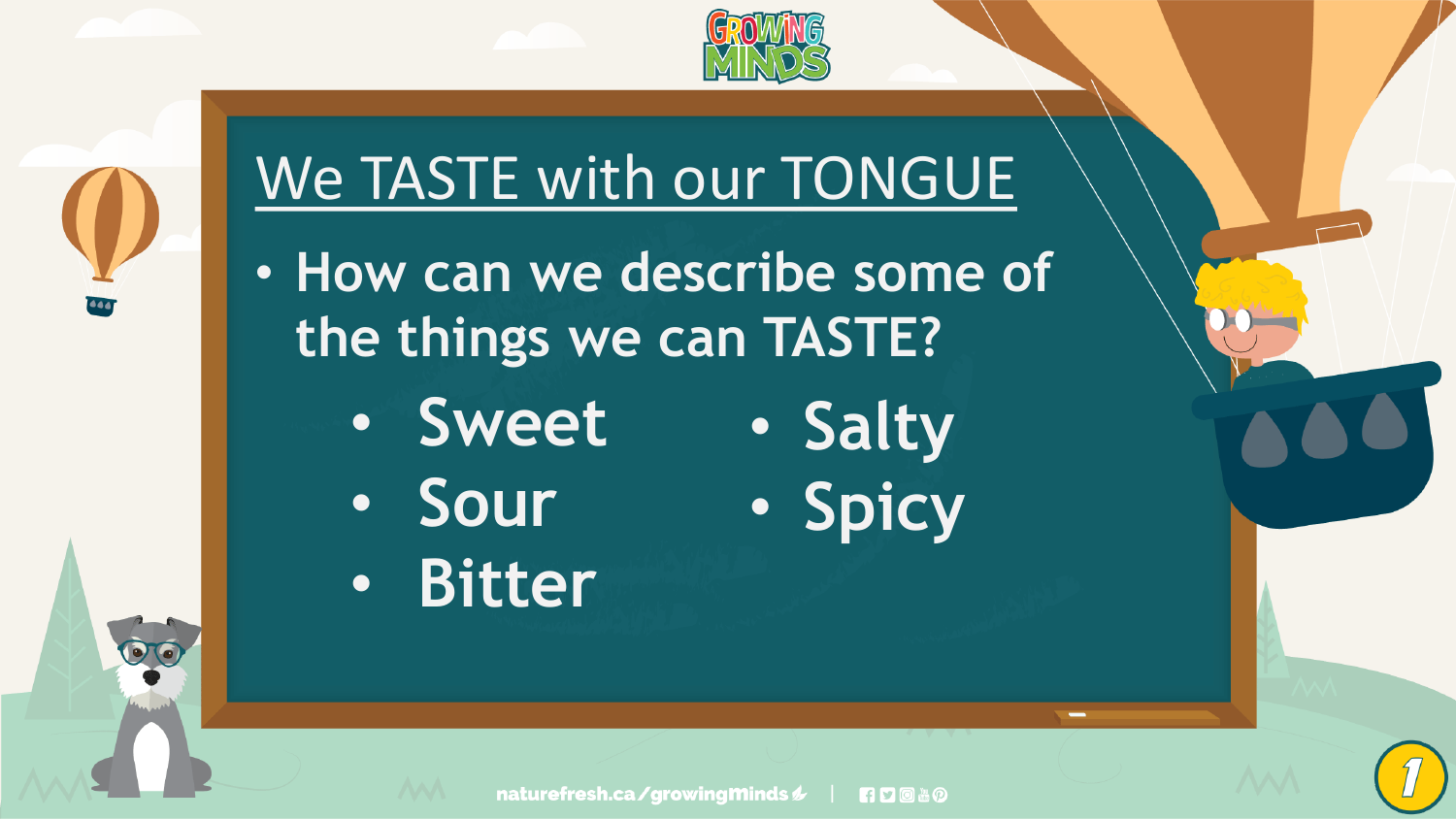

# Where and When Do We Use Our Senses?

naturefresh.ca/growing minds  $\ell$  | **RDO 80**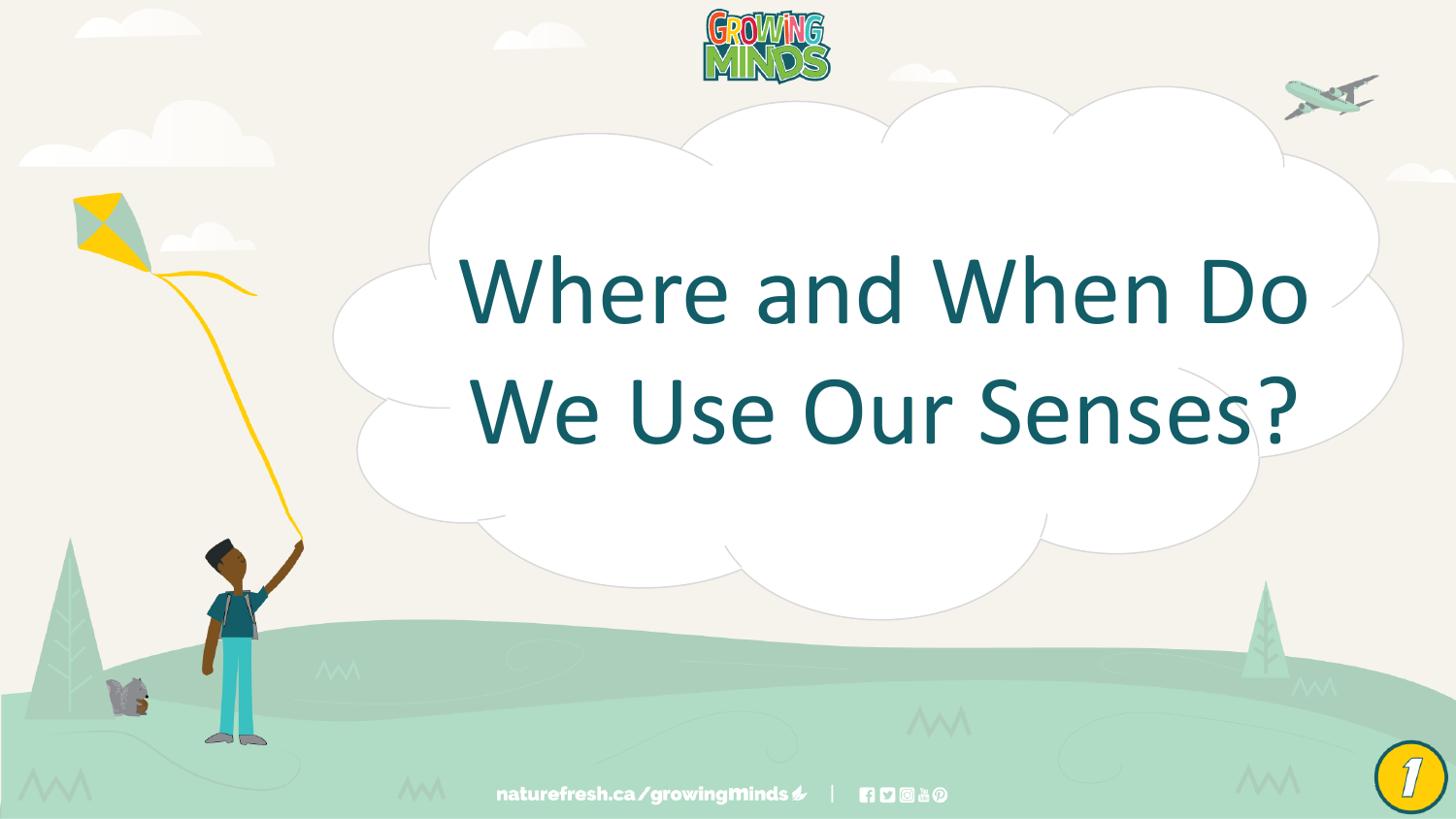

#### Where and When Do We Use Our Senses?

• **To understand everything around** 

**us**

- **Important when we eat**
- **We call using our senses for food**

#### **BEING MINDFUL**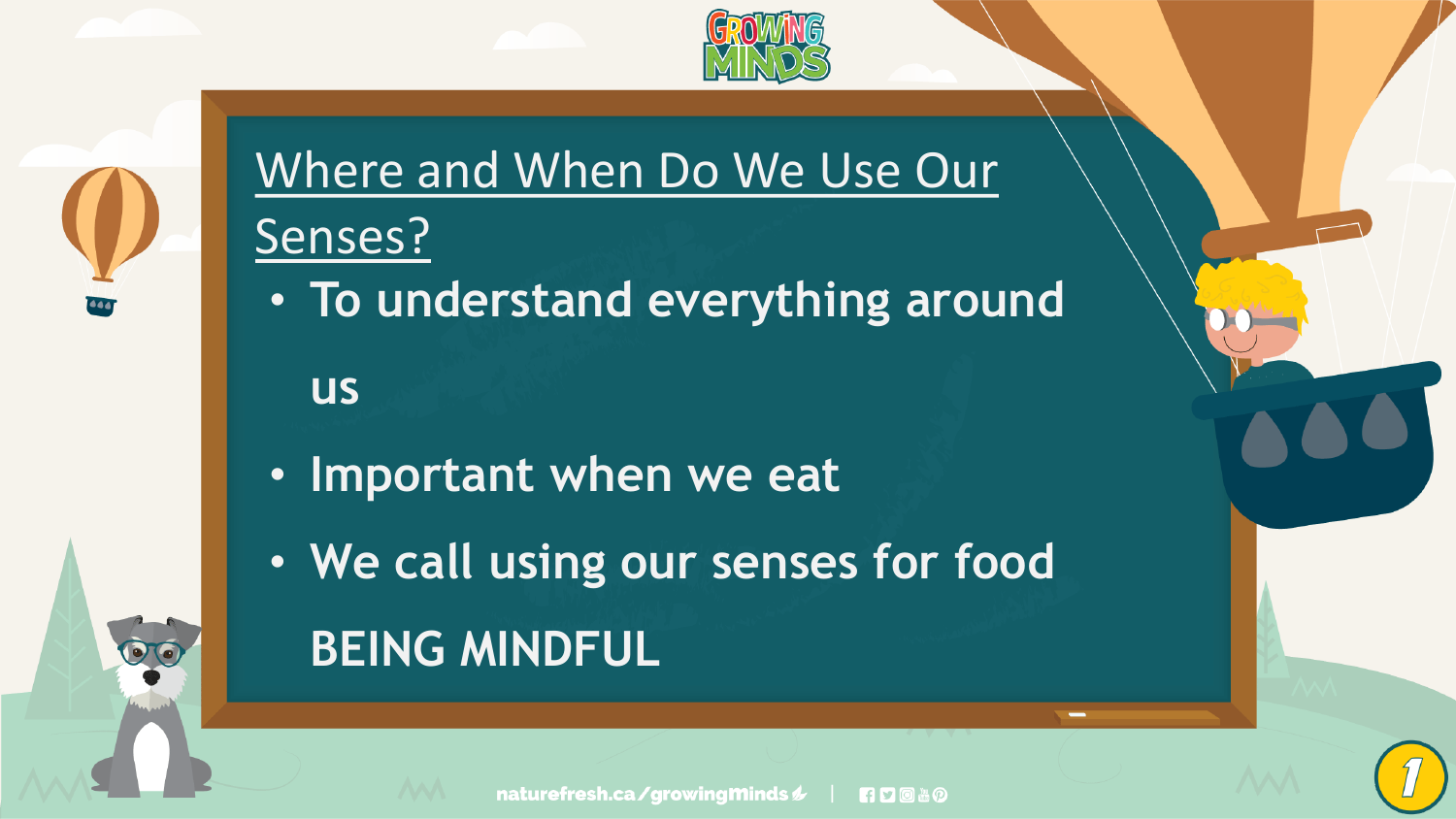

### What Does It Mean to Be Mindful Or A Mindful Eater?

naturefresh.ca/growing minds  $\ell$  | **RDO & O**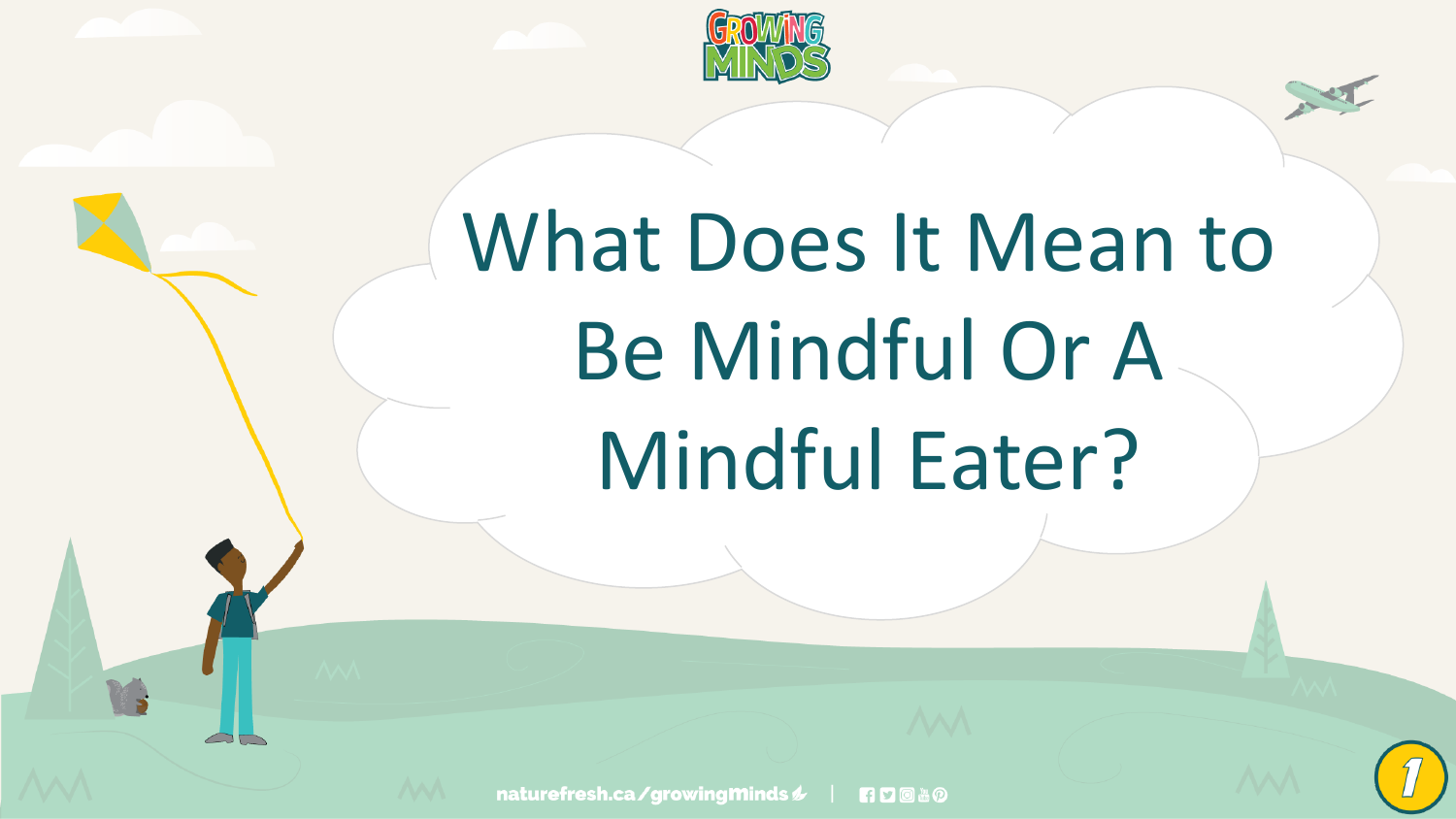

What Does It Mean to Be Mindful Or A Mindful Eater?

- **Focusing in on yourself and paying attention to your senses and what is around you**
- **Using our SENSES we can be MINDFUL about if our body is hungry**